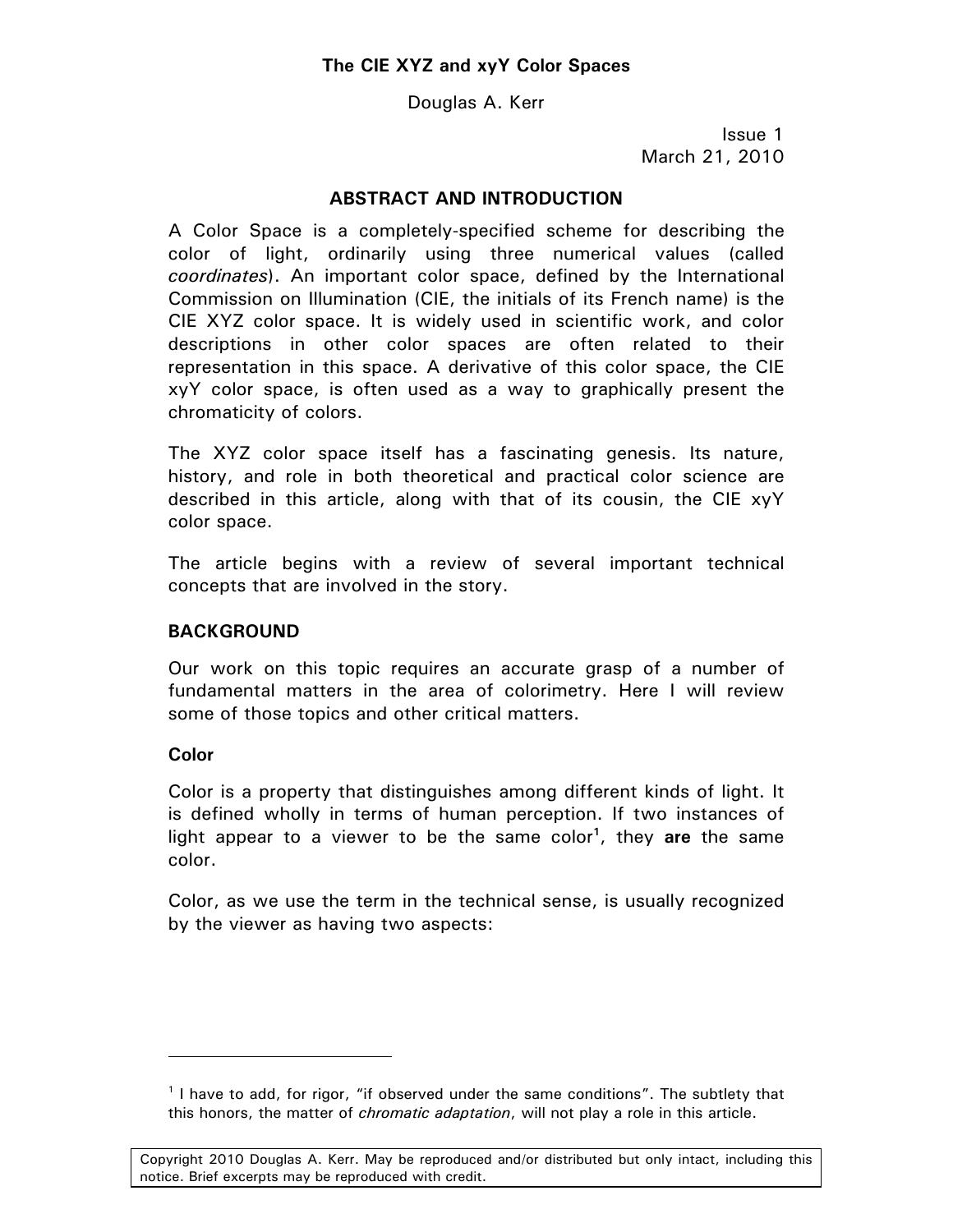- L*uminance*, which we can think of for our purposes as an indication of the "brightness" of the light. $2$
- C*hromaticity*, the property that distinguishes red from blue, and red from pink. (This is the property that lay people typically think is meant by "color", but the technical concept of color embraces luminance as well.)

## **What determines the color of light?**

Color is not a primary physical property like the temperature or pressure of a gas. We can, however, ascertain the color of an "instance" of light by physical measurements which will predict for us the eye's response to it.

The physical property of the light that gives it its color is its "spectrum", $3$  the "plot" of distribution of the power in the light over the range of wavelengths that can affect the eye (the "visible wavelengths").

The "shape" of the plot determines the *chromaticity* of the light; its overall "vertical scale" determines its *luminance*. That is, if we have two different instances of light, whose spectrums have the same shape, but for one instance is proportionately "stretched" vertically, the two instances have the same chromaticity, but the second one has a greater luminance.

In the other direction, things are not nearly so tidy. We can have several instances of light with different spectrums which nevertheless have the same color. In fact there are an infinity of spectrums that will have any given color.

This situation is called *metamerism*, and different spectrums having the same color are called *metamers* of the color.

#### **Color spaces**

-

It has been long recognized that, as perceived by most human observers, any color of light can be specified by stating three numerical values. That is, color is *three-dimensional* in the mathematical (not geometric) sense.

<sup>2</sup> There is a subtle but important formal distinction between *luminance* and *brightness*, but for our purpose here we can ignore it.

<sup>3</sup> The formal name of this is the *power spectral distribution* (PSD) of the light.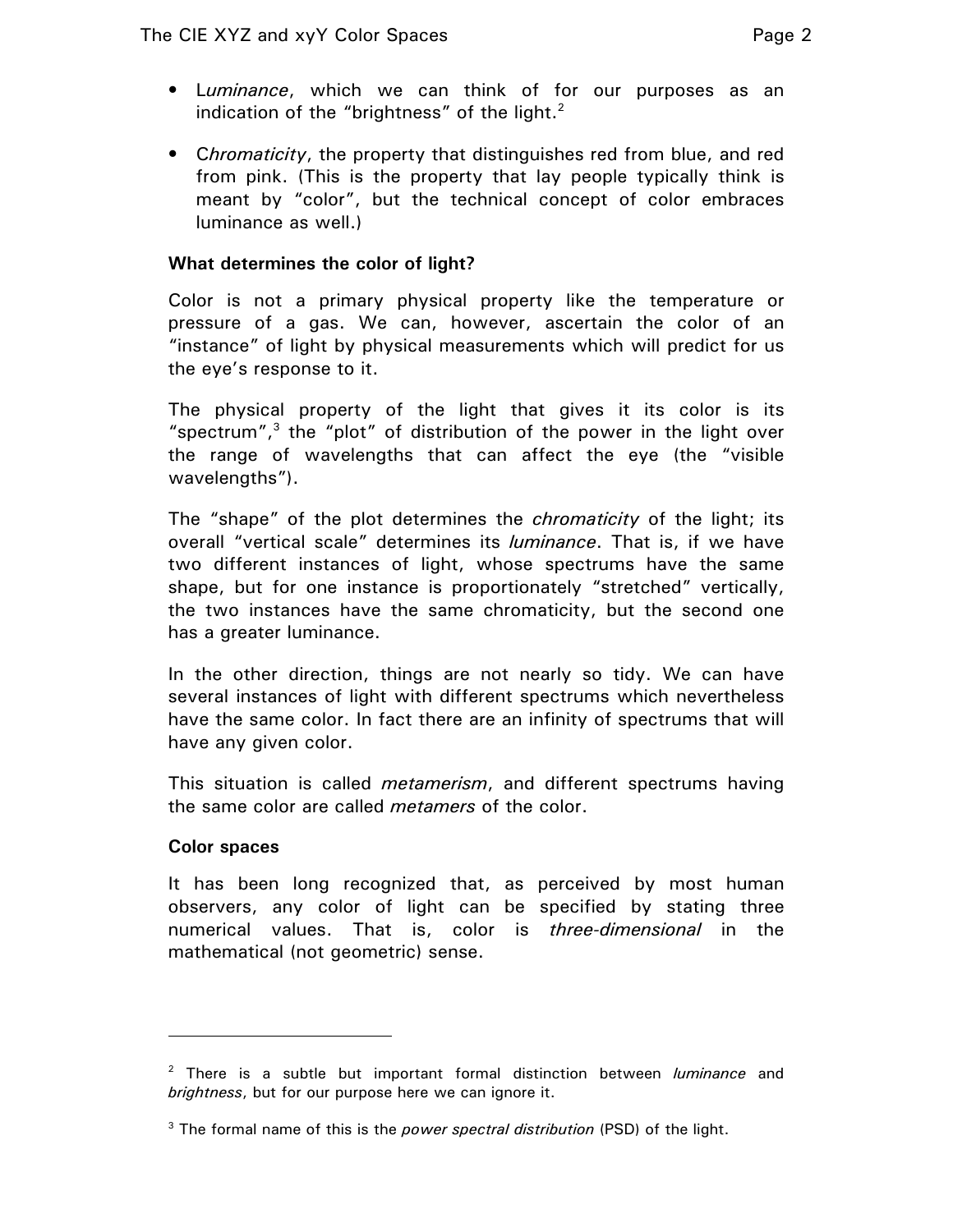There are, however, many different schemes of coordinates under which these three numerical values can be defined. These schemes, when fully specified as to their details, are called *color spaces*.

There are several basic schemes, and for each, there are usually several different standard, fully-specified forms.

One important scheme is the *additive* scheme. Additive color spaces work by stating the amounts of three kinds of light (called the *primaries* of the color space), having different, and precisely specified, chromaticities, which if actually added together would create light of the color being described. This can be thought of both as a recipe for actually creating light of that color (as in a display screen) and as an abstract way to describe that color.

The three amount values are said to be the three *coordinates* (under the specific color space) of the color of interest.

## **Tristimulus color spaces**

Additive-scheme color spaces can be called *tristimulus* color spaces, since they work by defining the amounts of three stimuli provided to the eye (the three primaries). However, it is a widespread custom to reserve the name "tristimulus color space" for a particular color space of this class, the CIE XYZ color space, the overall subject of this article.

#### **How the eye determines color**

 $\overline{a}$ 

It has been determined that (for fairly substantial luminance) the eye observes each tiny element of the image on the retina with three kinds of "cones", which are "photodetectors"<sup>4</sup>. Each kind has a different *spectral response*, by which we mean a curve that tells how much "output" the cone delivers from light of a fixed "potency" at each wavelength over the visible range.

When an area on the retina is bathed in light with a certain spectrum, in effect, for each of the three kinds of cones:

• The spectrum of the light is multiplied by the spectral response of the cone, meaning that, for each wavelength, the "potency" of the light at that wavelength is multiplied by the value of the spectral response at that wavelength.

<sup>4</sup> There are a few humans ("tetrachromats"), all women, who have four kinds of cones. Accordingly, their perception of color requires four values to describe.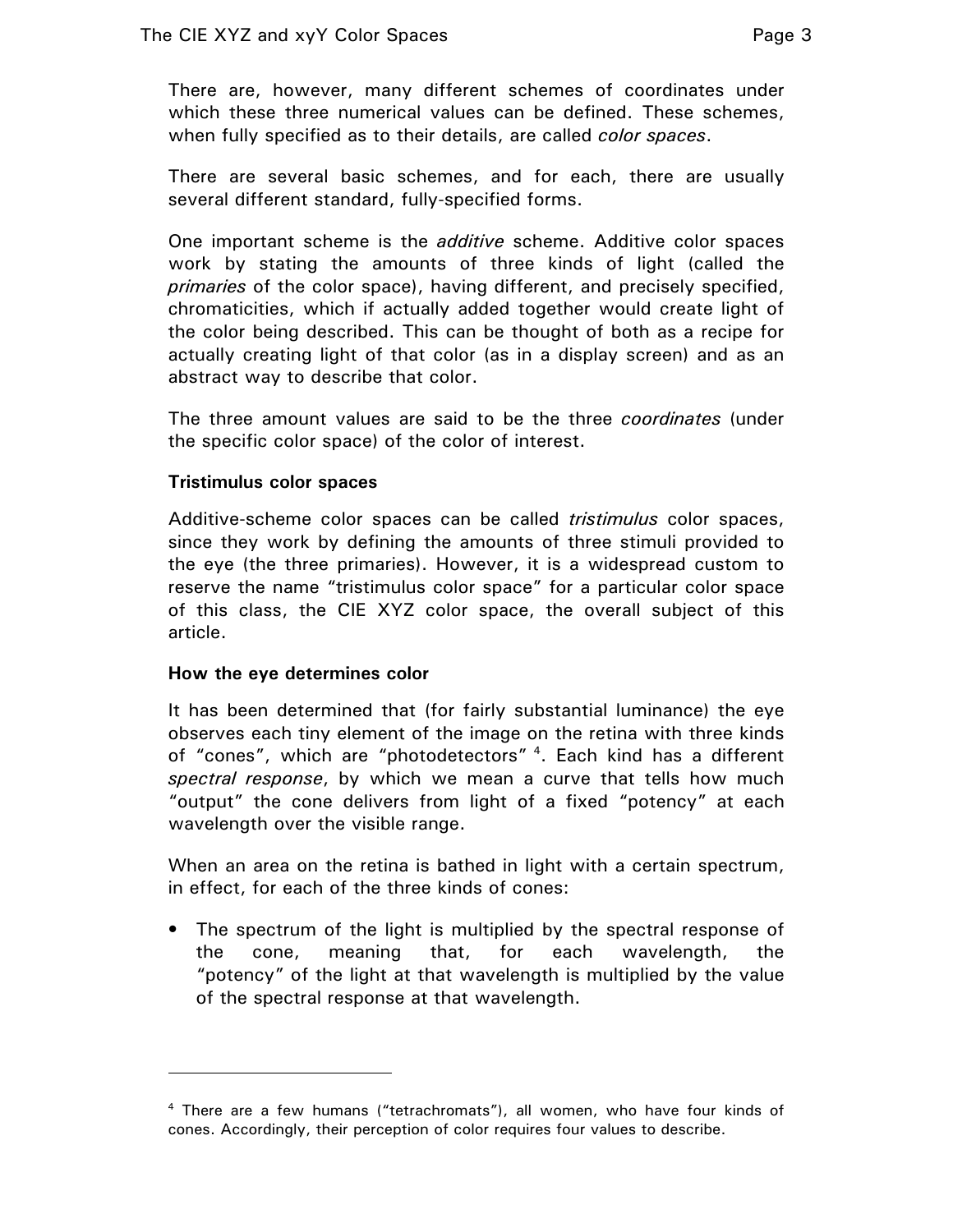• All these products are added together<sup>5</sup>, giving the output of the cone.

The three types of cone are called "L", "M", and "S", referring to the fact that the peaks of their spectral responses are at different wavelengths, which we arbitrarily consider to be "long", "medium" and short. The spectral response curves of the three types of cone are called *l, m,* and s  $^6$  (the usual typography is an overbar, but that is a pain to produce in this word processor, so I will underline them instead).

We cannot actually determine these curves (formally described as response *functions*, since they are functions of wavelength). We can derive related curves by tedious visual experimentation (a process that will be discussed at length shortly), and from these indirectly come to conclusions as to the curves themselves. But different researchers have come to different conclusions.

Figure 1 shows a popular conclusion as to these three response curves (scaled so that their peaks are all at 100 units). They are labeled here with the cone type names, L, M, and S, not the function names.



**Figure 1. Eye cone response curves** 

# **THE COLOR MATCHING EXPERIMENTS**

 $\overline{a}$ 

We cannot directly determine the three response functions, *l*, *m*, and *s*, of the human eye, mainly because we can't put a "meter" on the outputs of the cones.

<sup>&</sup>lt;sup>5</sup> Since both the spectrum of the light and the spectral response function of the cone are continuous, the process is actually *integration*, not *summation*, but the concept is identical.

<sup>&</sup>lt;sup>6</sup> The mathematician would write then as  $I(\lambda)$ , m( $\lambda$ ), and s( $\lambda$ ), reminding us that all of them are functions of wavelength,  $\lambda$ .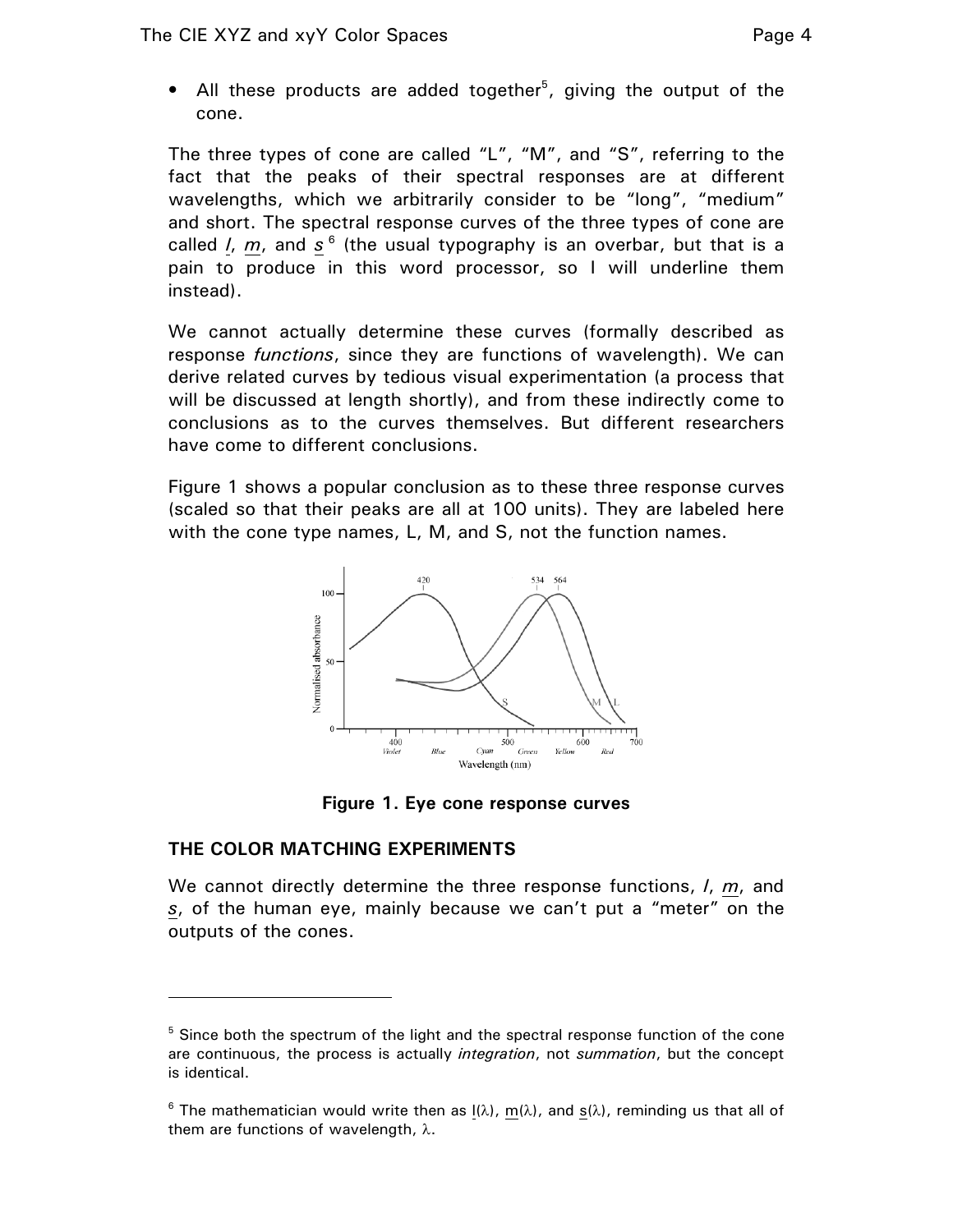$\overline{a}$ 

But color scientists were able to precisely characterize the response of the human eye in a way that is almost as useful to us as knowledge of these curves. This was done by a tedious series of experiments with actual human observers, done in around 1931. The basic tests used a "tristimulus" concept with three actual primary light sources. A small screen was arranged so that one half was illuminated by light of a "test color", while the other half was illuminated by light composed of adjustable amounts of the three primaries. The three primaries used had spectrums comprising only a single wavelength.<sup>7</sup> For the basic tests, the "test color" was also light whose spectrum comprised only a single wavelength, which was changed from one observation to another.

With a particular test light in place, the user was asked to adjust the amounts of the three primaries until there was an exact visual match at the boundary between the two halves of the screen. The amounts of the three primaries for which that occurred were recorded, and then another test light was put into place.

In some case, it turned out that a negative amount of a certain primary was needed for a match., How could that be done?

In such a case, that primary was added to the "test light" on the reference half of the screen, which was equivalent to a negative contribution of that primary to the "matching light".

Multiple runs were made with multiple observers, and a vast mass of data accumulated.

Analysis of this data produced a consolidated model of the matching of light of known color by amounts of the three primary lights.

This was presented in the form of three curves, one for each primary, which showed the amount of that primary needed in the "mix" to make light whose color was the same as that of "monochromatic" test light of a certain wavelength, as a function of that wavelength. These were called the "color matching functions", designated *r*, *g*, and *b*. They are seen in figure 2.

<sup>7</sup> These are described as *spectra*l chromaticities, since when we decompose light by wavelength, as with a prism or diffraction grating, the entire display is spoken of as "the spectrum" (one of several uses of that term), and the light at any point along it only comprises one wavelength. Such chromaticities are also often called *monochromatic*, meaning "one color". That term is really a misnomer; any instance of light has only "one color" (as we today understand the term). Still, I will use that term, since it is so commonly understood in technical writing.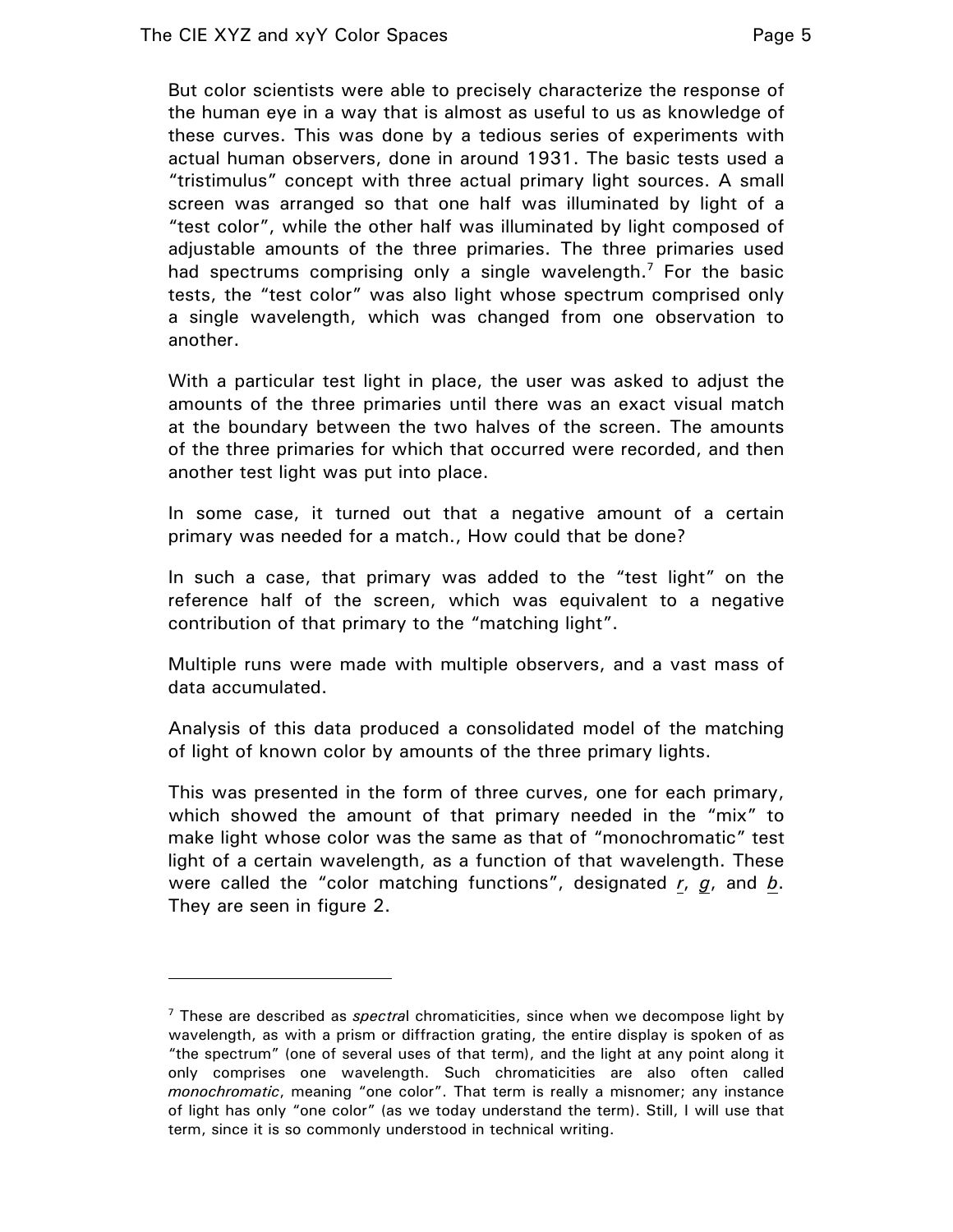They are not the eye cone response functions, *l*, *m*, and *s*. But there is a mathematical relationship between any such set of matching functions and the eye cone response curves, which we can exploit in many beneficial ways.



**Figure 2. CIE RGB color matching functions** 

The three primaries chosen for test program had spectrums which (as we had previously noted) comprised only a single wavelength. Those wavelengths were 700 nm, 546.1 nm, and 435.8 nm. The latter two were chosen since they could be generated accurately by emissions from a mercury-arc lamp. The first one could not be (at the time) generated directly in any such precise way, but was chosen because the response of the eye in that spectral region made it not so critical that this primary be generated precisely.

The hues of these three primaries could be described as "red", "green", and "blue", respectively. Of course those terms do not correspond to any specific hue—they are just quantitative generalizations.

Because this test protocol worked on the basis of the addition of light from three primaries, it actually defined a *bona fide* additive color space. That is, we can describe any color (not just the "spectral" colors used in the basic test runs) in terms of the amounts of the three primaries needed to produce light of the same color. Because of the "popular" names of its three primaries, this was said to be the CIE RGB color space.

#### **MOVING ON**

A disadvantage of this characterization of human color response is that the "red" matching function has negative values in part of the wavelength range. In fact, it can be demonstrated that, for a "color space" with "real" primaries (that is, ones we can actually generate, and see), at least one of the curves **must** have negative portions.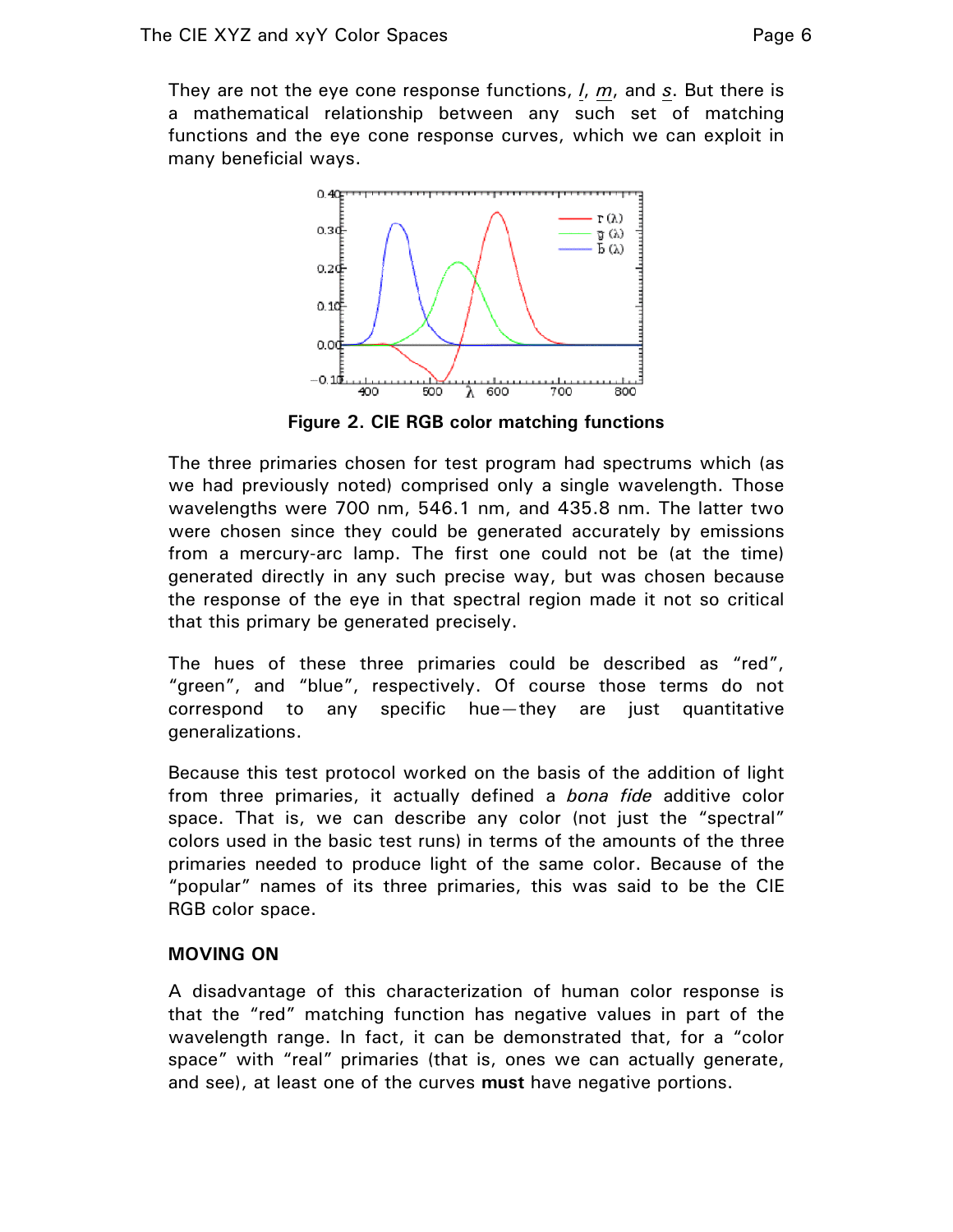Analytical work done with the curves involves multiplications of light spectrum values by the curve values at different wavelengths, something that is today done easily by a computer, but which, done with desktop calculators and paper, was very tedious. There was concern that the need to keep track of both positive and negative values could increase the risk of a mis-step.

Thus the workers decided there was need to develop another color space whose underlying matching functions were "nowhere negative".

This did not call for another round of zillions of human observations. We can take a description of a color in terms of values of the three coordinates of one color space and convert it into values of the three coordinates of another color space—coordinates that revolve around a different set of primaries (assuming that both color spaces are of the *additive* genre and thus both **have** primaries).

And then we can, by another mathematical manipulation, determine what the corresponding set of matching functions would be for the "new" color space.

Now, there are an infinity of color spaces all of whose matching curves would be nowhere negative. So the wonks decided, while they were at it, to pick one of those that had some other useful property.

The process of transforming coordinate values in one color space (one set of primaries) to corresponding values in another color space (another set of primaries) turns out to involve three linear equations. We will show an example here. In it, the primaries of the "first" color space are called R, G, and B (fits what we are doing here), and the corresponding coordinate values are called *R*, *G*, and *B*<sup>8</sup>*<sup>9</sup>* . I will call the primaries of the "second" color space X, Y, and Z (as in a typical algebra lecture), with the corresponding coordinate values called *X*, *Y*, and *Z*.

Here are the transforming equations:

 $\overline{a}$ 

$$
X = m_{11}R + m_{12}G + m_{13}B
$$
 (1)

$$
Y = m_{21}R + m_{22}G + m_{23}B
$$
 (2)

<sup>&</sup>lt;sup>8</sup> This is consistent with the mathematical typographic practice of using italic letters to represent variables, which these are.

<sup>&</sup>lt;sup>9</sup> Note that these are "linear" indications of the amount of the primary, not the nonlinear forms, also called R, G, and B (but no italics), in the actual "output" of such color spaces as sRGB.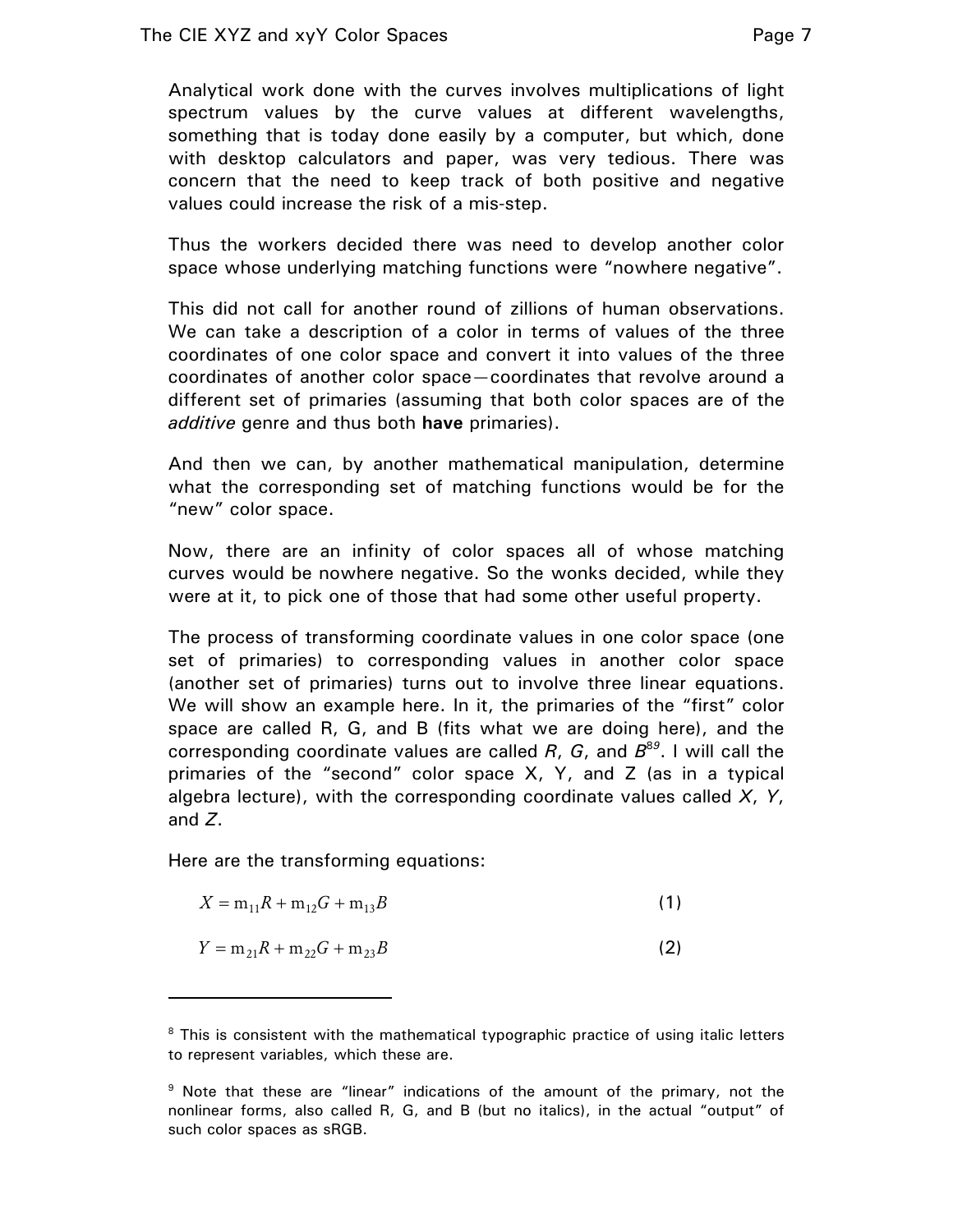$$
Z = m_{31}R + m_{32}G + m_{33}B
$$
 (3)

where the nine coefficients (constants), m, define the transformation. Their values depend on the chromaticities of the primaries of the "RGB" and "XYZ" color spaces.

This can be written in matrix form, thus:

$$
\begin{bmatrix} X \ Y \ Z \end{bmatrix} = \begin{bmatrix} m_{11} & m_{12} & m_{13} \\ m_{21} & m_{22} & m_{23} \\ m_{31} & m_{32} & m_{33} \end{bmatrix} \begin{bmatrix} R \\ G \\ B \end{bmatrix}
$$
 (4)

or, more symbolically, as:

|                                                                                             | (5) |
|---------------------------------------------------------------------------------------------|-----|
| $\begin{bmatrix} X \\ Y \\ Z \end{bmatrix} = [M] \begin{bmatrix} R \\ G \\ B \end{bmatrix}$ |     |

where [M] represents the entire transform matrix.

Now before I proceed, let me reveal that X, Y, and Z (and *X*, *Y*, and *Z*) are not just illustrative names I used to illustrate the math as we do in algebra class. They will be the actual names used for the primaries (and coordinates) of this "new" color space, which will thus be called the "CIE XYZ" color space. (Thus life imitates lecture.)

Back to the story, realizing that we are free to choose from among many new color spaces in our quest for one with "everywhere non-negative" matching functions, we realize that for any one we choose, there will be a certain set of the nine values,  $m_{11}$ -m<sub>13</sub>, that make up the transformation matrix to this space from the CIE RGB space.

And we have a lot of flexibility in doing that.

Now, it turns out that the luminance (*L*) of a color we have represented by its coordinates in an additive color space (whose coordinates happen to be called *R*, *G*, and *B*, just to help the story move along) is given by:

$$
L = k_R R + k_G G + k_G B \tag{6}
$$

If we choose a "new" color space such that:

 $m_{21} = k_R$ ,  $m_{22} = k_G$ , and  $m_{23} = k_B$  (7)

then *L* will always be equal to *Y*.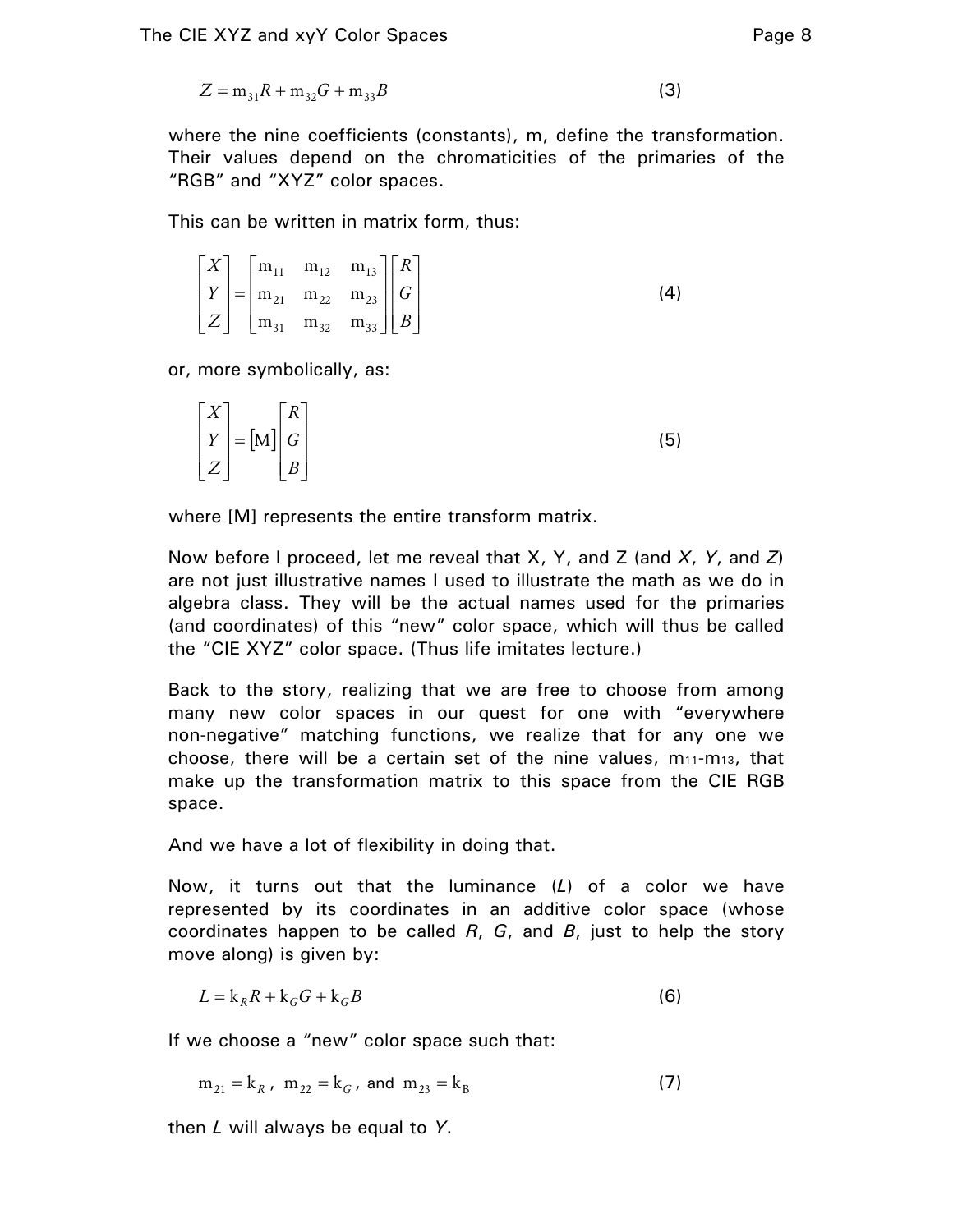That is, the value of the coordinate of the Y primary in our new color space will always be the luminance of the color!

And in fact, that is why, in the field of colorimetry, the symbol for luminance is not the normal scientific symbol, L, but rather is  $Y<sup>10</sup>$ 

It may seem strange, then, that the primaries Y and Z do not contribute to the luminance of the color. How can that be? Can they be luminously-impotent? Yes. What kind of light could that be? Well, an imaginary kind, for one thing.

Remember that this entire XYZ story is a mathematical fiction, and these primaries, like superheroes in comic books, can have any properties the wonks wanted to give them, so long as the math works out properly in connecting the story to the real world.

In any case, by a process that involves this clever strategy regarding Y, and various other considerations, the wonks agreed on a set of primaries for this new color space (yes, its is our hero, the "CIE XYZ" color space). That directly (albeit by way of tedious mathematical manipulation) implied a corresponding set of matching functions.

Figure 3 shows these matching functions (labeled just X, Y, and Z):



**Figure 3. CIE XYZ color matching functions** 

I can't "show" you right now what the primaries are, because:

 $\overline{a}$ 

- I would show it on the CIE x-y chromaticity diagram, which won't be invented for another page or so.
- They are "imaginary"; they can't actually be generated, and if they could be, we couldn't see them. (More about this later.) This is an

<sup>10</sup> Students of this often say, "How sad that the wonks chose the same symbol, *Y*, for two different things: luminance, and the coordinate *Y*. This is very confusing." But, by definition, they are the same thing.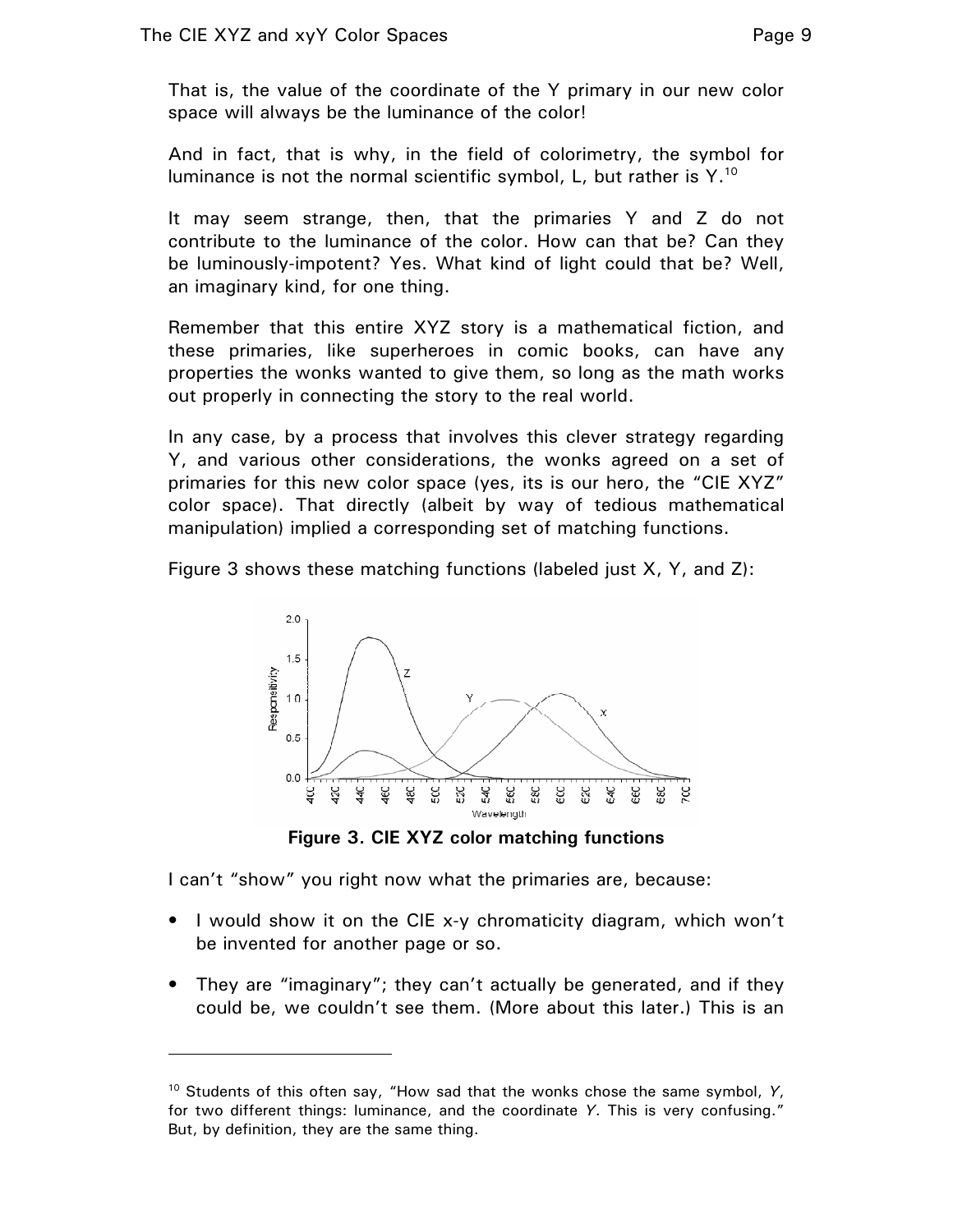unavoidable corollary of the fact that the three response functions are nowhere negative (which is how we got here anyway).

We'll "see them" in a little while.

## **A, or maybe, "the", tristimulus color space**

As noted earlier, any color space that revolves around the premise of representing a color in terms of amounts of three primaries—three *stimuli*—fed to the eye as one way to create the sensation of a certain color can be properly called a *tristimulus color space*, and this is true of the CIE XYZ color space.

But, by historical custom (traceable back to the time of the work leading to this color space), the term "tristimulus color space", without further elaboration, implies the CIE XYZ color space.

This is ironic, because in this color space, the three "stimuli" (its primaries) cannot really be emitted, and so in fact cannot be used as actual stimuli to the eye!

# **A COUSIN COLOR SPACE**

The CIE XYZ color space is an *additive* color space: as we have seen, it revolves around the concept of describing a color by stating the amounts of three primaries that would be combined to make light of that color. (Can we make visible light, with a real color, by mixing together "imaginary" primaries? In the laboratory, no. On paper, mathematically, yes. We'll see how a little later.)

Another important genre of color space is the luminance-chrominance color space genre. These relate more directly to the human outlook on color than the additive spaces. In a luminance-chromaticity color space, one coordinate tells us the luminance of the color, while the other two, together, tell us the chromaticity (and there can be several ways this can be organized).

To allow the benefits of this in our scientific work, the wonks devised a luminance-chromaticity color space based on the CIE XYZ color space. Its chromaticity coordinates are called *x* and *y*. They are defined this way:

$$
x = \frac{X}{X + Y + Z} \tag{8}
$$

$$
y = \frac{Y}{X + Y + Z} \tag{9}
$$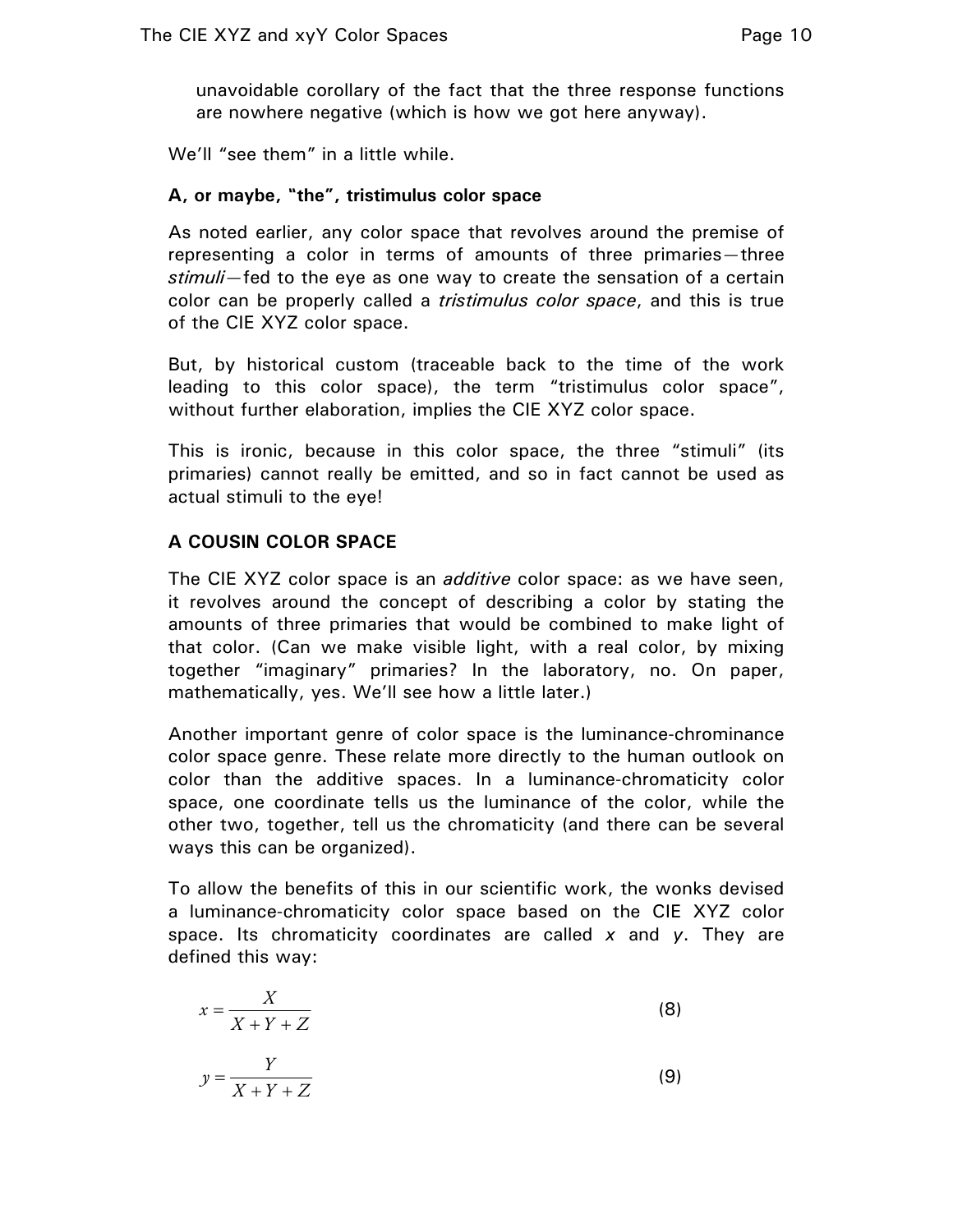Recall that Y, the coordinate of the Y primary, is in fact the luminance of the color, so we use Y (as is) as the luminance coordinate of this new color space.

It is called the **CIE xyY** color space.

# **The CIE x-y chromaticity diagram**

Since the coordinates *x* and *y* tell us the chromaticity of a color, we can use a chart with *x* and *y* as its axes to plot points that indicate chromaticity, usually called the CIE x-y chromaticity diagram. We see it in figure 4.



**Figure 4. The CIE x-y chromaticity diagram** 

Any chromaticity corresponds to a point on this diagram. The "horseshoe" curve consists of the chromaticity points of every color of light whose spectrum consists of only a single wavelength. These are the "spectral" chromaticities of which we spoke earlier.

The dotted line at the bottom completes the region "enclosed" by the horseshoe. The chromaticities along it are not "spectral" (there is no light with only a single wavelength component that exhibits a color with such a chromaticity). They are called the *nonspectral purples*.

All colors of visible light have chromaticities represented by points inside the region bounded by the horseshoe (and the locus of nonspectral purples).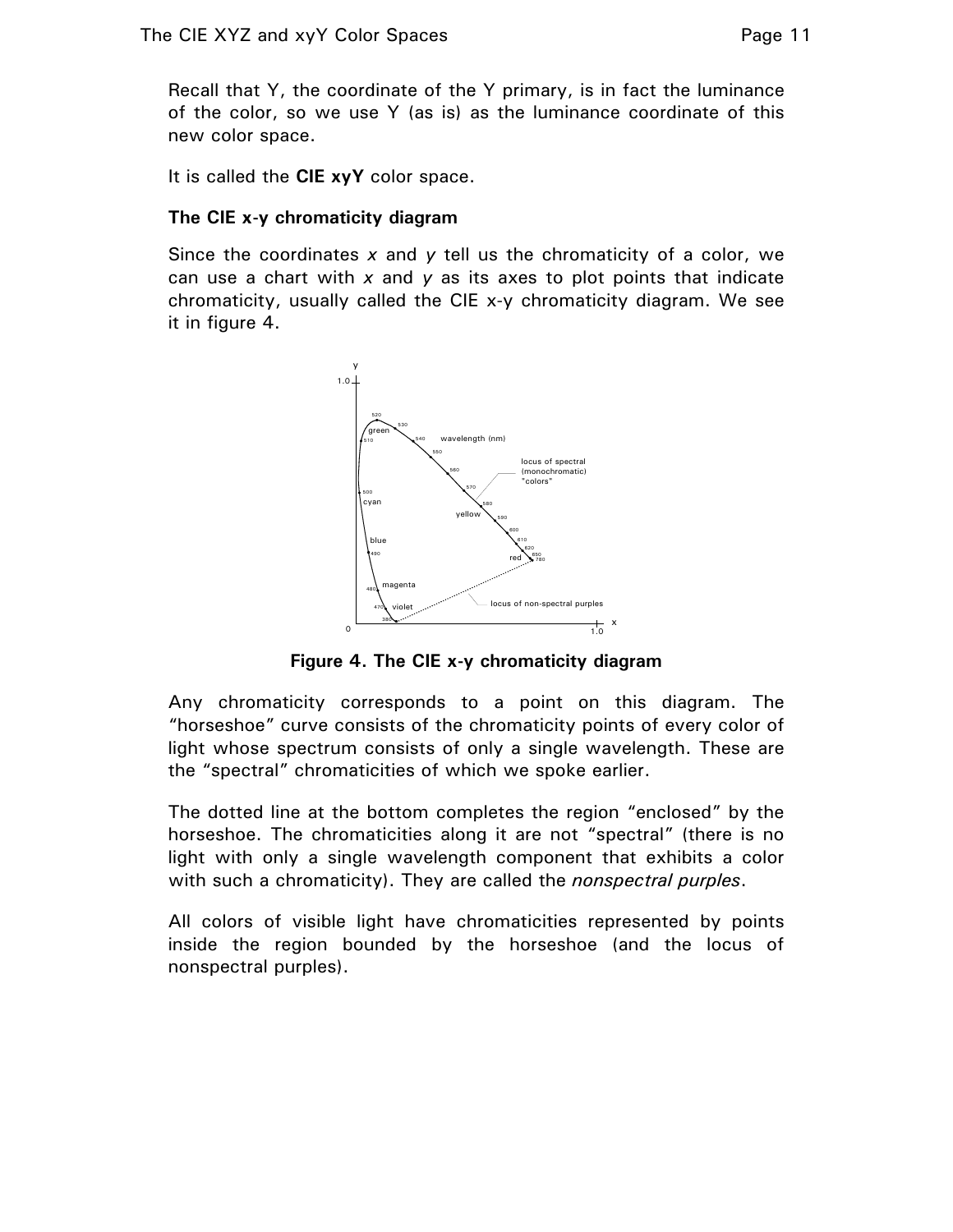

**Figure 5. The CIE primaries X, Y, and Z** 

## **The imaginary primaries, X, Y, and Z**

Figure 5 shows, on the x-y chromaticity diagram, the chromaticity of the three imaginary primaries of the CIE XYZ color space, X, Y, and Z.

Let me mention that when we speak of the "chromaticity" of these imaginary primaries, we are taking "poetic license". Chromaticity is a property of color, and color only exists for light that can be seen by the eye. So these primaries don't really have a chromaticity. But the poetic license here is fully excusable. Avoiding it would require some very cumbersome alternative terminology.

Even though the X, Y, and Z primaries are imaginary, they can participate in the mathematical model by which two or three primaries, added together, can define a color. With regard to the chromaticity of that color, we can see how this works by geometric construction. We often do this for color spaces with real primaries, or even for real colors that are not primaries, but it works just fine with these imaginary ones.

We'll begin a demonstration on figure 6.

Before we get going, I'll use this figure to illustrate an important point. The *chromaticity gamut* of the xyY color space (and thus of its parent, the XYZ color space)  $-$  the range of chromaticities it can represent  $-$  is contained within the triangle X-Y-Z. You will note that this embraces the entire chromaticity gamut of visible light (but just barely—the wonks made it come out that way).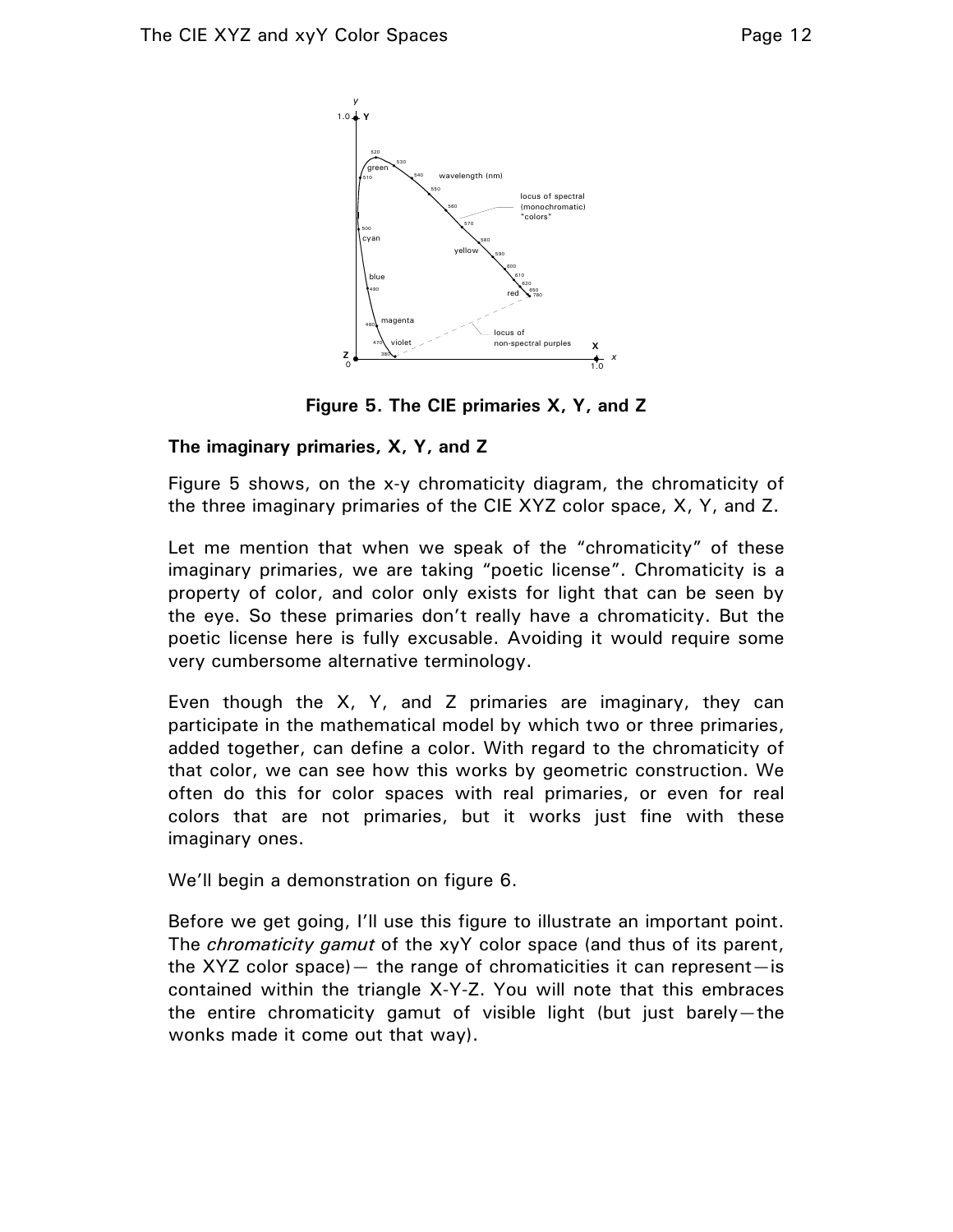

**Figure 6. Addition of X and Y primaries** 

We start with a geometric construction to find the chromaticity of the color that **would be produced** by adding equal amounts of primary X and primary Y **if we could actually do that**. That chromaticity will lie on the line joining the points representing those primaries, and (since we postulated equal quantities of both) at a point equidistant from both—at the center of the line. The point representing the chromaticity of the compound light is labeled " $X+Y$ " on the figure. Note that it is outside of the visual gamut (although just a bit). So we have made another imaginary "color". Oh, great!



**Figure 7. Adding in primary Z.** 

In figure 7, we take the next step, adding in that same amount of primary Z to our intermediate product, color  $Z+Y''$ . The final result will lie on the line joining **those** two chromaticities (as always when we add light of two different colors).

Since there is twice as much "stuff" in color  $X+Y''$  (one ration each of primaries X and Y) as in one ration of Z, the result will be only half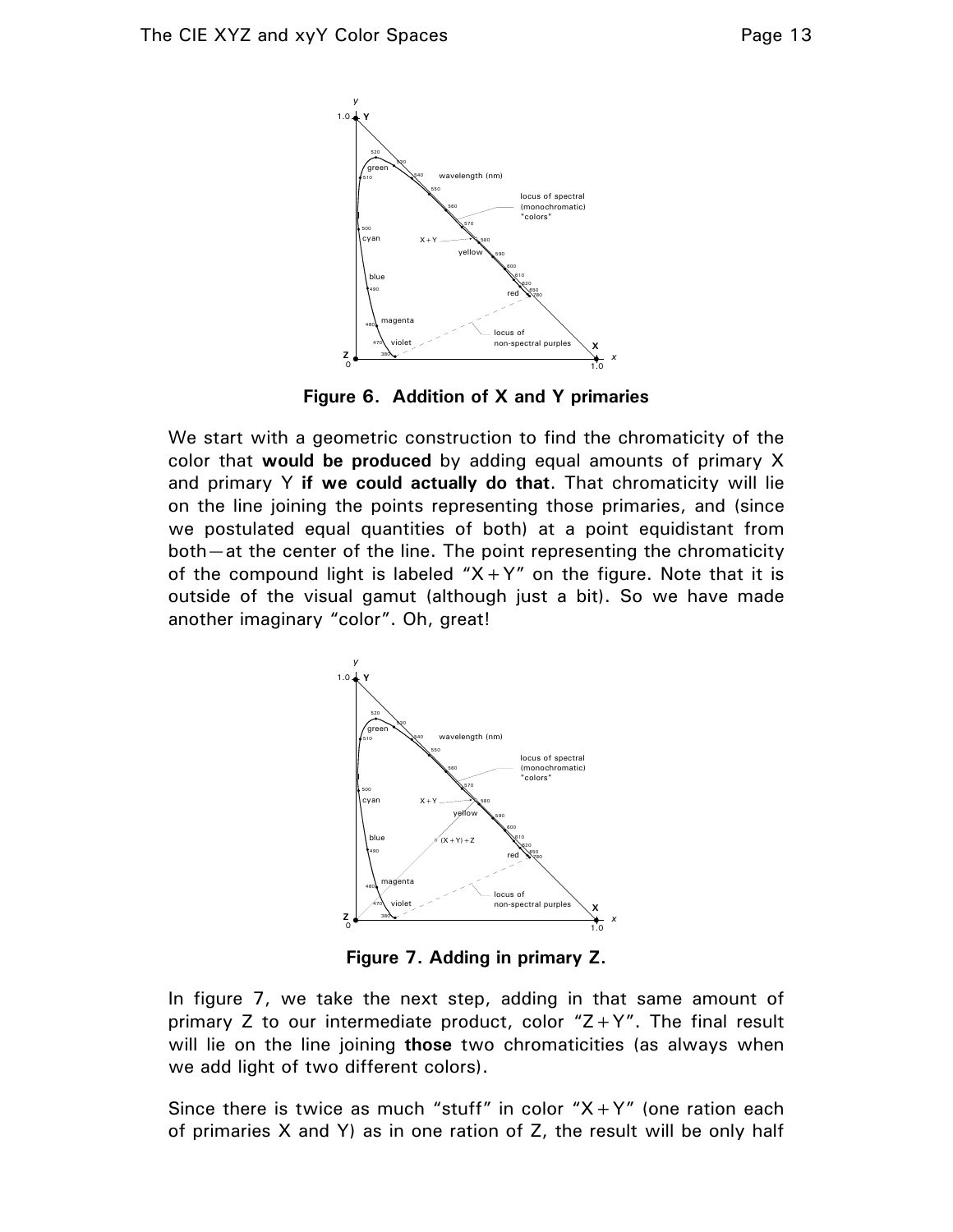the distance from "X + Y as it is from Z (2/3 of the distance along the line from Z to  $X+Y''$ .

We see that chromaticity point labeled  $''(X+Y)+Z''$  (to recognize the procedure we used to find it), but of course it is also " $X+Y+Z$ ". And it is not imaginary—it lies well inside the visible light region. Reality at last!

Thus, even though primaries X, Y, and Z have no physical reality, they participate just fine in the mathematics by which a set of *X*, *Y*, and *Z* values define a color. They have performed this useful service for us for (as of this writing) almost 80 years. The more spiritual among us may be gratified by this technical example of "faith in things unseen" (and unseeable).

# **The white point**

The resulting point in our exercise, labeled  $X+Y+Z$ , is in fact the *white point* of this color space. The white point is defined as the chromaticity of the color indicated when the three coordinates of an additive color space (*X*, *Y*, and *Z* in this case) have equal values. On the x-y chromaticity diagram, the chromaticity coordinates of the XYZ white point are  $x = 1/3$ ,  $y = 1/3$ .

Is that actually "white"? Well, there is no chromaticity that uniquely qualifies to be called "white". There are a number of *standard illuminants*, with specified chromaticities (in fact, specified spectrums) that can be thought of as "specific kinds of white". The white point of the XYZ color space is exactly the chromaticity of one of those, *illuminant E*. Its specified spectrum is entirely flat—equal power in any wavelength increment of a given size. The "E" is evocative of "equal energy", a traditional way to describe that spectrum (although of course it is power, not energy, that is at issue).

Its chromaticity is very nearly that of another standard illuminant, D55, which is representative (in actual spectrum as well as chromaticity) of "mid-morning/mid-afternoon daylight".

# **USAGE OF THE CIE XYZ COLOR SPACE**

# **General scientific work**

The CIE XYZ color space (or its cousin, the CIE xyY color space) is the most common way in technical colorimetric work to describe the color of light. For example, in the specifications for other additive color spaces (such as sRGB), the chromaticities of the standard primaries are defined in terms of their x and y coordinates.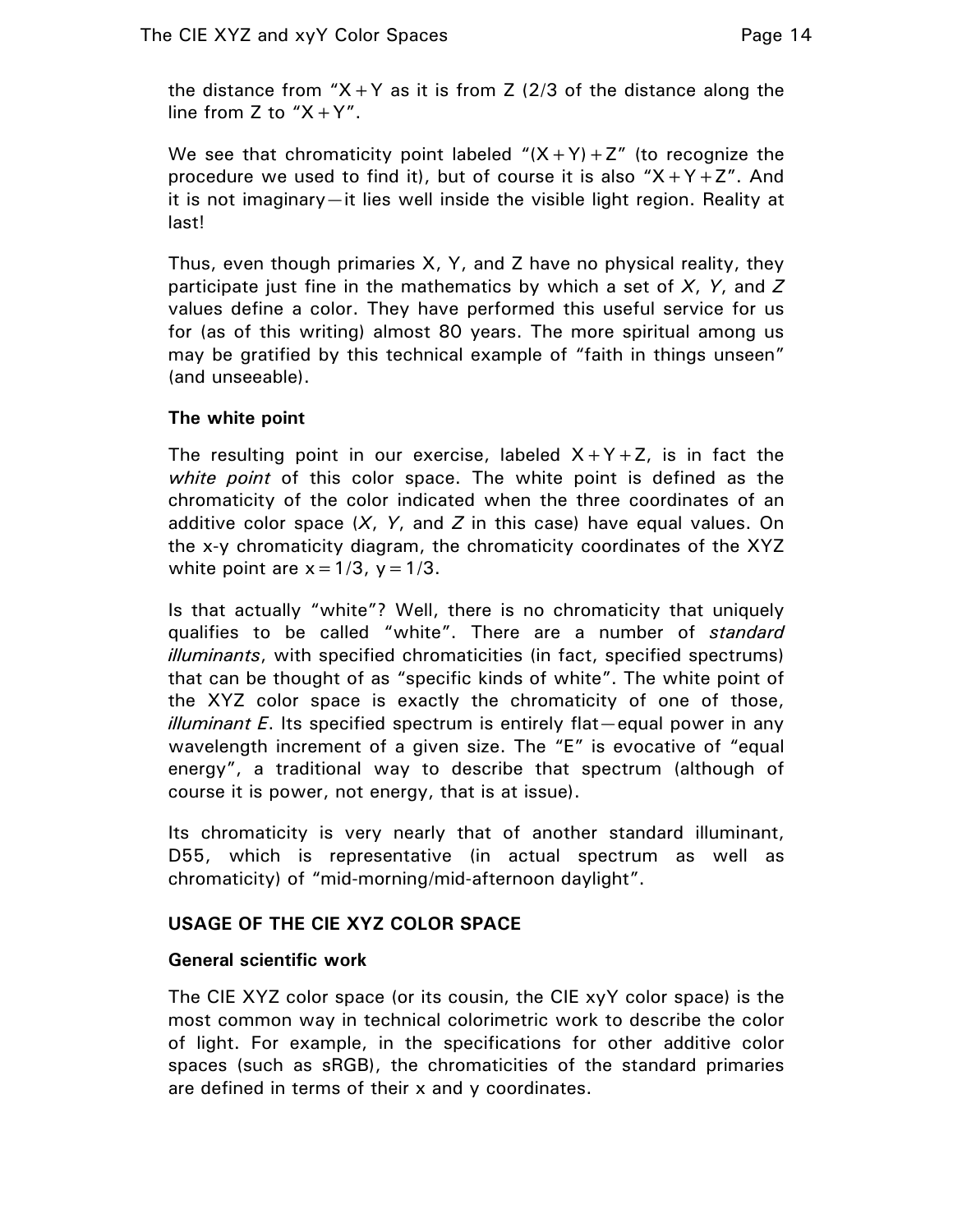When equations are given to allow the description of a color to be transformed from expression under one color space into expression under a different color space, most commonly the transform is given in two steps, first a transform from the "source" color space to the CIE XYZ color space, and then a transform from the CIE XYZ color space to the "destination" color space.

## **ICC Color profiles**

 $\overline{a}$ 

In the careful management of color representations in photographic imagining, *color profiles* are used to characterize the actual (often locally- and currently-measured) responses of such things as image scanner chains, computer display chains, or printing chains<sup>11</sup>. In fact, these profiles define a "parochial" color space for the device, since what interests us is (in the case of a printer chain) what numerical values to present to the printer to make it print a certain color—the ultimate significance of a color space.

In software that deals with this matter (such as image editing software, image "viewing" software, and certain browser software), the image is essentially transformed from representation under the color space associated with the arriving image data (perhaps sRGB, as is normally used in a JPEG image file) into the "parochial" actual color space of, for example, the display chain or printer chain being used at the moment.

These profiles are stored in files in a format defined by the International Color Consortium, and are called "ICC color profiles". These (usually) define the color space of interest (standard or parochial) in terms of transforms to and from the CIE XYZ color space.

At least conceptually, the process works this way. Suppose we will be starting with the image represented in the sRGB color space (which has its own profile; remember, a profile is really a very detailed description of a color space) and we must transform it to representation in the actual color space of the printer chain leading to a certain photo printer.

For each pixel of the image, the software, guided by the ICC profile for the sRGB color space, transforms its sRGB coordinates into XYZ coordinates under the CIE XYZ color space. Then, immediately, guided by the ICC profile for the printer chain, these coordinates are

 $11$  The term "printer chain" (for example) is used to make clear that the properties of interest are not just those of the printer itself but also come from the color-handling behavior of the printer driver software.